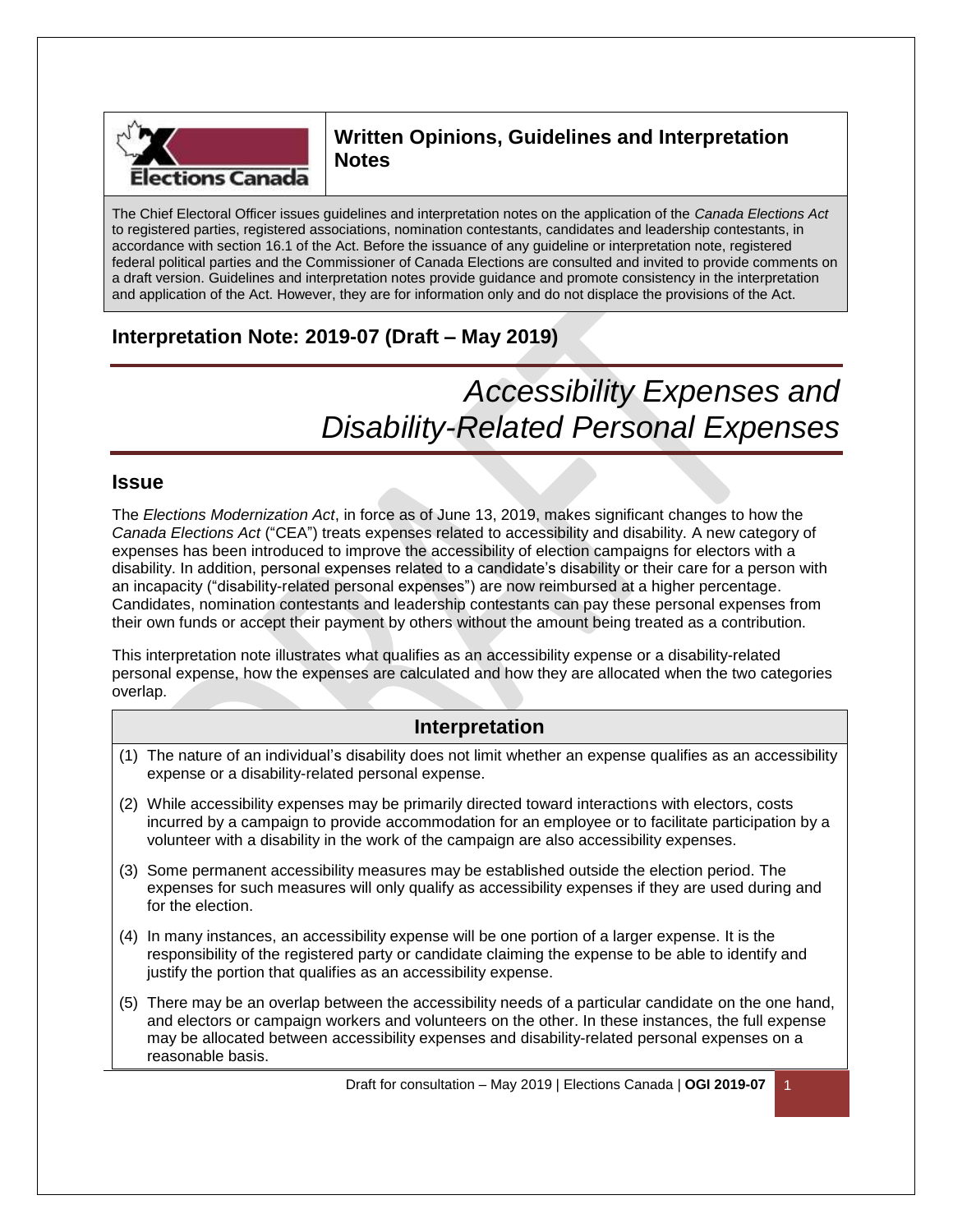## **Legal Framework**

The most directly relevant provisions of the CEA in the context of this interpretation note are set out below.

#### **Definitions of accessibility expenses and disability-related personal expenses**

- An accessibility expense is a cost incurred, non-monetary contribution received or non-monetary transfer received for the purposes of making accessible, to persons with a disability, materials used or activities held during an election period. The amount of the accessibility expense is the difference between the amount of the cost incurred or value of the contribution or transfer received and the amount of a cost or value of a contribution for materials or activities not accessible to persons with a disability. (s. 377.2(1))
- A personal expense includes an expense relating to the provision of care for a person with a physical or mental incapacity for whom a nomination contestant, leadership contestant or candidate normally provides such care. In the case of a nomination contestant, leadership contestant or candidate who has a disability, it includes additional expenses related to that disability incurred because of the election.  $(ss. 374.4(1)(b)-(c), 378(1)(c)-(d), 379.4(1)(b)-(c))$

#### **Payment of accessibility expenses and disability-related personal expenses**

- An accessibility expense can be incurred by candidates or registered parties. In accordance with the general rule for expenses, candidates' and parties' accessibility expenses must be paid by an authorized person from the candidate's campaign bank account or the party's bank account using regulated funds. (ss. 375(a.3), 377.2, 426, 477.46(3.1), 477.47(4))
- Accessibility expenses are not identified as distinct types of nomination campaign expenses or leadership campaign expenses. For these entities, no distinction is made as to costs incurred for accessibility and other costs incurred. The expenses are incurred, paid and reported in the same manner as other campaign expenses. (ss. 374.1, 379.1(1))
- Disability-related personal expenses may be paid by a nomination contestant, candidate or leadership contestant out of their own funds or may be paid by another person or group. Such a payment is not treated as a contribution for the purposes of the CEA. (ss. 364, 476.65(3.1), 477.47(3.1), 478.72(3.1))

#### **Spending limits related to accessibility expenses and disability-related personal expenses**

- There is no limit to the amount that candidates or registered parties may spend on accessibility expenses. An accessibility expense is not an election expense, so it is exempt from the election expenses limits. (ss. 376(3.1), 430(1), 477.49(1))
- While the Chief Electoral Officer may set maximum amounts of expenses for different categories of a candidate's personal expenses, no limit has been set for disability-related personal expenses. (s. 378.1)
- The CEA does not set a maximum amount or authorize the Chief Electoral Officer to set a maximum amount for personal expenses of nomination or leadership contestants.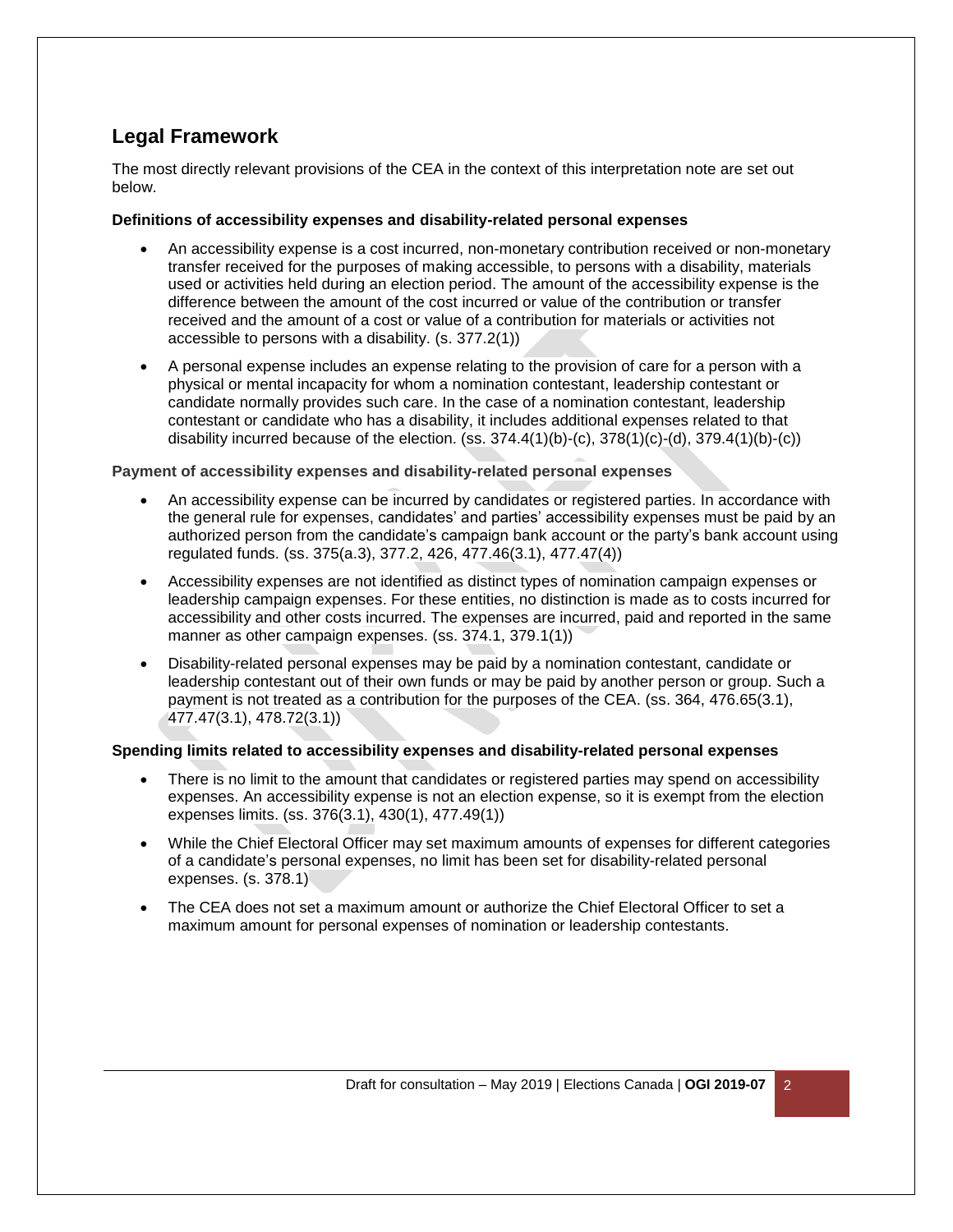#### **Reimbursement of accessibility expenses and disability-related personal expenses**

- Accessibility expenses are reimbursed at 90% to a maximum of \$5,000 for candidates who are elected or obtain 10% of the valid votes cast in their electoral district, and \$250,000 for registered parties that receive 2% of the vote nationally or 5% of the valid votes in the electoral districts where they endorsed candidates. (ss. 444(1), 477.73(3)(f))
- Disability-related personal expenses of a candidate are reimbursed at 90% for candidates who are elected or obtain at least 10% of the valid votes cast in their electoral district. (s. 477.73(3)(e))
- No reimbursement is available for personal expenses incurred by a nomination or leadership contestant.

#### **Reporting obligations**

- Candidates are required to provide a statement of accessibility expenses as part of their electoral campaign return. Registered parties must include a similar statement for a general election in their election expenses return and for a by-election in their annual financial return. (ss. 432(2)(j)(ii), 437(2)(b), 477.59(2)(b)(a.3))
- A statement of the personal expenses of a nomination contestant, candidate or leadership contestant is required as part of their campaign return. It must indicate which expenses were paid other than from the campaign bank account and the source of those funds. (ss. 476.75(2)(a.3), 477.59(2)(b)(a.4), 478.8(2)(a.3))

#### **Definition of election expenses**

- An election expense is any of the following:
	- any cost incurred, or non-monetary contribution received, by a registered party or a candidate, to the extent that the property or service that the cost was incurred for or that was received as a non-monetary contribution is used to directly promote or oppose a registered party, its leader or a candidate during an election period; and
	- any acceptance by a registered party or a candidate of a provision of goods or services, to the extent that the goods or services are used to directly promote or oppose a registered party, its leader or a candidate during an election period. (s. 376(1))

## **Analysis and Discussion**

### **Definition of disability**

Disability is a key concept for both types of expenses discussed in this interpretation note. There is no universally accepted definition of "disability," and none is prescribed in the CEA: the concept is fluid and reflects an evolving social consensus. The 2017 Canadian Survey on Disability indicates that 22% of Canadians 15 years old or older identify as living with a disability.

Disability may be mild or severe, chronic or intermittent. Examples from the broad range of disabilities faced by the Canadian population include pain-related disabilities, learning disabilities, mental-health disabilities and physical disabilities. Many of these disabilities can result in significant barriers to participation in the political process.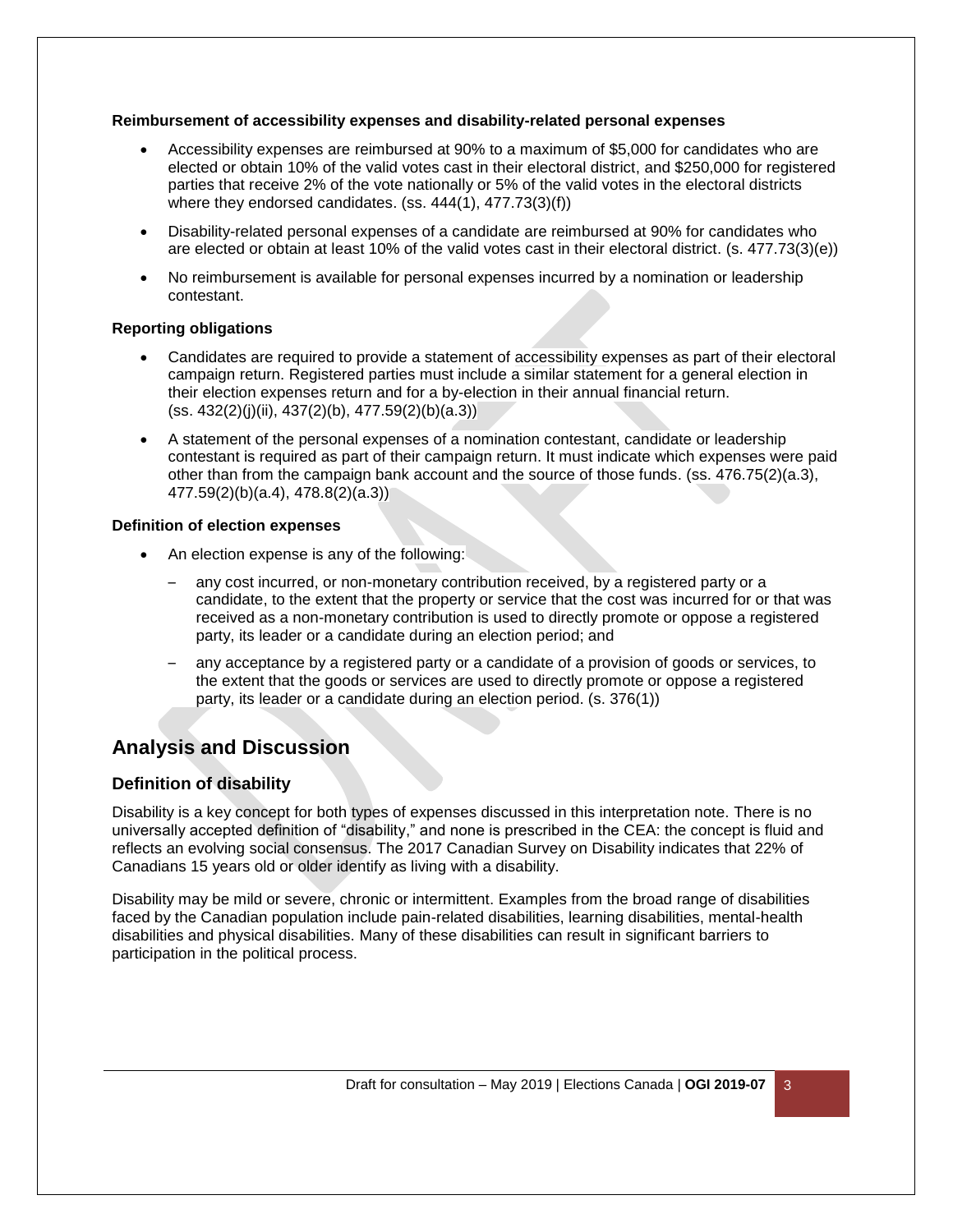Elections Canada has adopted an inclusive approach to serving electors with disabilities: no proof of disability and no explanation of the nature of a barrier to participation is required. Consistent with that approach, the expenses discussed in this interpretation note are not limited by the nature of a disability and no proof of disability will be required to claim eligible expenses.

In many instances, accessibility expenses will be anticipatory in nature and not designed to remedy a barrier for a particular individual. Where the rationale for a claim is difficult to discern, Elections Canada may require further explanation.

#### **What are accessibility expenses?**

Accessibility expenses are costs incurred (or non-monetary contributions or transfers received) by either a registered party or a candidate to improve the accessibility of their campaign activities for electors, campaign workers or volunteers with a disability. Wherever there is communication or interaction between a party, candidate or campaign and an elector during an election period, there is a potential accessibility expense.

The following are typical accessibility expenses that might be incurred by the campaign of a registered party or candidate.

#### **Accessible websites**

A fully accessible campaign website is one that can be properly read by a screen reader, allows for navigation using a keyboard, gives the same information in alternative formats, uses adequate colour contrast and provides other features designed to enhance the user experience for those with visual impairments, intellectual impairments or mobility impairments. See the World Wide Web Consortium's Web Content Accessibility Guidelines for internationally recognized standards.

Additional expenses to create an accessible website, to convert an inaccessible website, or to make some features accessible during the election period are accessibility expenses.

#### **Sign language interpretation**

The campaign might have a sign language interpreter at events where the candidate or party leader is speaking or at locations where information is being offered, so that events and information are accessible to people who are deaf or hard of hearing.

The expense for interpretation services that make material or an activity accessible during the election is an accessibility expense.

#### **Communication products in adapted or alternative formats**

Campaigns often distribute or publish communication products in print, audio, video and other formats. To make a communication accessible, the campaign may need to add an alternative format or adapt an existing format. For example, printed products can be reproduced in braille, large text and audio; audio can be transcribed into text; and video can be translated into ASL or LSQ, captioned or transcribed into text.

The expense to format or draft a document to meet accessibility needs (including to simplify text for electors with intellectual disabilities), or to add or adapt communication products to make them accessible during the election, is an accessibility expense.

However, when campaigns incur expenses to follow best practices for plain language writing for the general public, these are not accessibility expenses; they may be election expenses.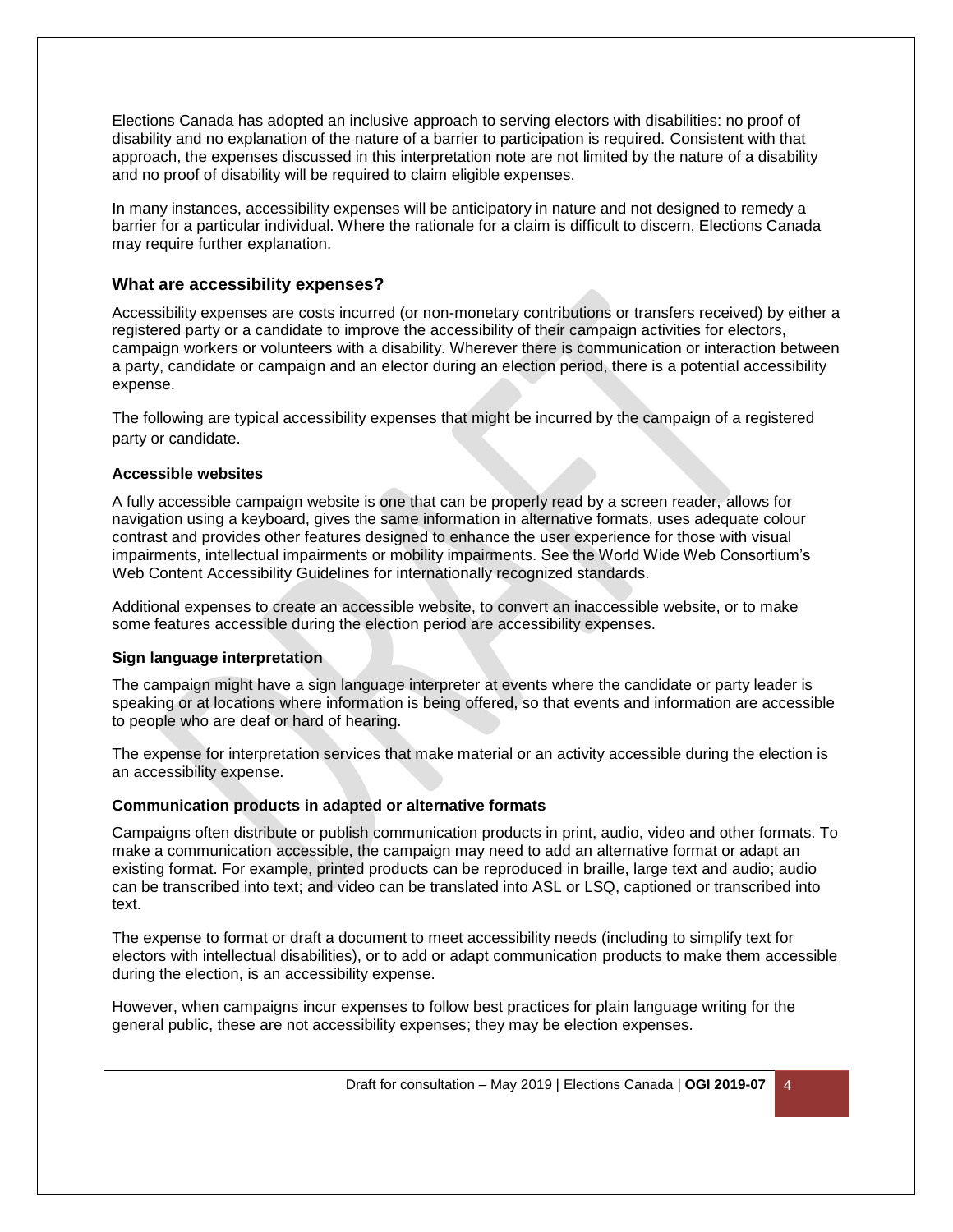#### **Temporary physical improvements (construction or renovation)**

Some buildings do not have level access or may be temporarily inaccessible to persons with a mobility impairment. The campaign might construct a temporary ramp for their campaign office to provide wheelchair access or make other renovations that provide access to persons with a disability. The expense for construction or renovations to make material or an activity accessible during the election period is an accessibility expense.

#### **Paid campaign workers and volunteers**

Volunteering or working for a campaign is an important form of participation in the political process. While accessibility expenses may be primarily directed toward interactions with electors, costs incurred by a campaign to provide accommodation for an employee or to facilitate participation by a volunteer with a disability in the work of the campaign are also accessibility expenses.

#### **What are not accessibility expenses?**

The following are not accessibility expenses:

- an expense related to a registered party's or candidate's fundraising activity—the CEA specifically excludes expenses incurred in connection with a fundraising activity from accessibility expenses
- an expense for material used or an activity held outside the election period only
- an expense that the campaign would have incurred for property or a service regardless of whether or not it was accessible (for example, renting an office that has level access when it is the only office available)
- an expense used for a purpose other than making material or an activity accessible

## **Practical Application**

#### **How are accessibility expenses calculated?**

Accessibility expenses are calculated as follows:

- the difference between the cost incurred for the property or service to make the materials or activities accessible, and the value of the property or service if the materials or activities had not been accessible
- the difference between the value of a non-monetary contribution or transfer received to make the materials or activities accessible, and the value of the property or service if the materials or activities had not been accessible

Only the authorized agent of a political entity, the candidate or a person authorized in writing by the agent can incur accessibility expenses. Only the authorized agent is allowed to pay accessibility expenses.

The following are different ways of calculating the amount of an accessibility expense, depending on how it is incurred and how the property or service is used.

#### **Sole-purpose expenses**

Determining the amount of an accessibility expense for a discrete property or service solely intended to enhance accessibility is the simplest to calculate: the entire cost of the property or service (or its commercial value, if it is transferred) is an accessibility expense. The rental cost for a temporary ramp or professional fees for sign language interpretation are examples of property or services with no purpose beyond enhancing accessibility.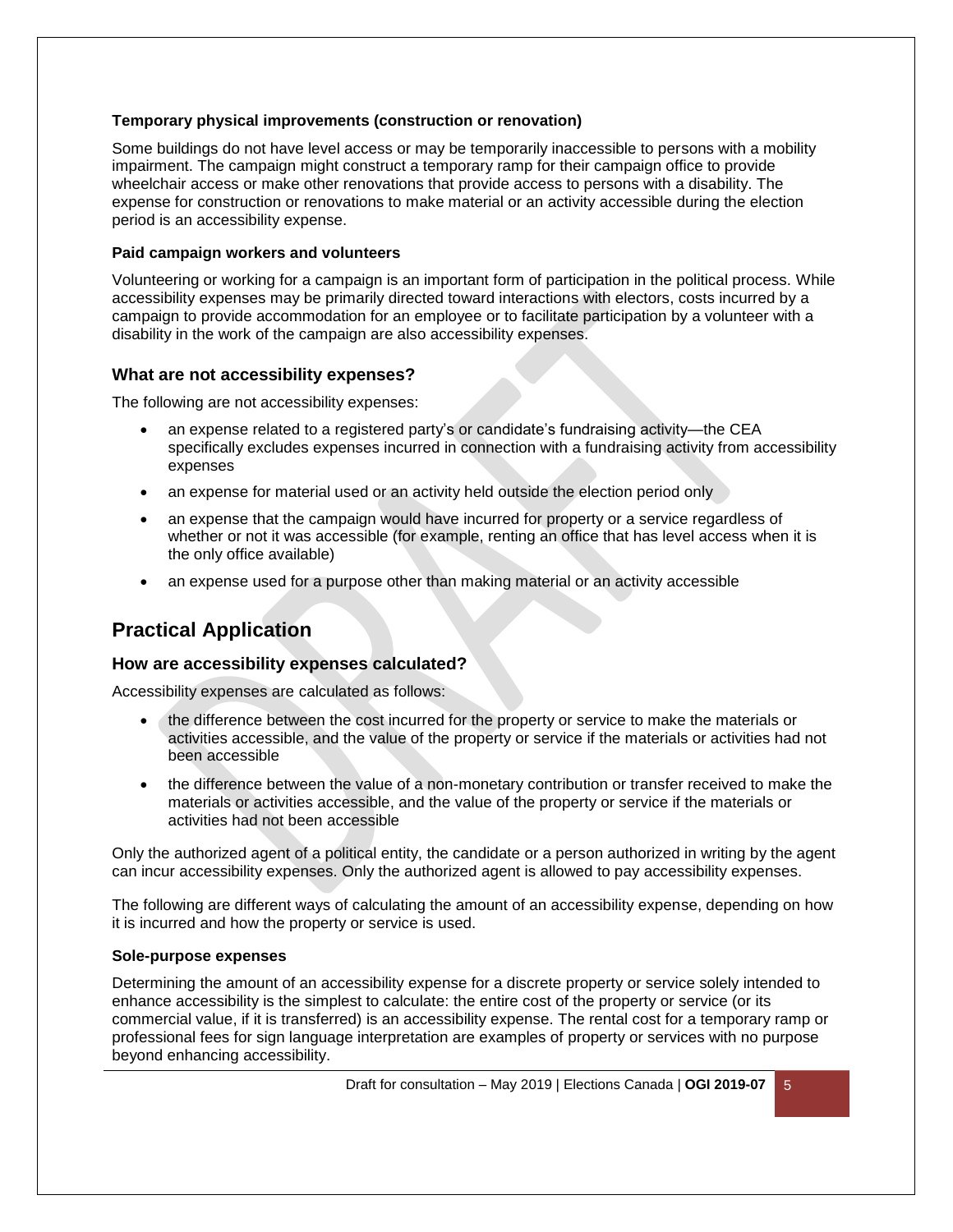#### **Blended expenses**

In many instances, an accessibility expense will be one portion of a larger expense. Expenses for developing and maintaining a website, for example, are expenses typically incurred by a campaign for purposes other than enhancing accessibility. But if a portion of that expense is incurred to ensure that the website is accessible, that portion of the expense is an accessibility expense. It is the responsibility of the registered party or candidate claiming the expense to be able to identity and justify the portion that qualifies as an accessibility expense.

Rental costs for a campaign office may represent similarly blended expenses. There may be an incrementally greater cost associated with renting an office with elevator access, for example, or with an automatic door opener. It may be a challenge to identify the portion of a rental cost that represents an accessibility expense. One method of doing so may be to compare rental costs for otherwise commensurable properties, where one is equipped with accessibility features and one is not.

#### **Shared accessibility expenses**

In some instances, expenses may be incurred jointly by candidates of different registered parties (e.g. an all-candidates' debate), by candidates of the same party (e.g. a BBQ for two candidates from neighbouring electoral districts) or between a party and candidates (e.g. a joint rally partially funded by the party, promoting all candidates in an urban area).

In these cases, Elections Canada will accept any reasonable allocation of accessibility expenses. One campaign may not pay the expenses of another campaign because transfers between campaigns are not allowed. Elections Canada may ask for an explanation of the basis for the allocation.

#### *Examples*

- 1. The candidate's campaign creates a website for use during the election period and pays to run accessibility diagnostics on the site. When the diagnostics show that several web pages need to be recoded for accessibility, the campaign hires a web designer to make the improvements. The diagnostics tool and web designer fees are accessibility expenses.
- 2. The registered party creates a website for use outside and during election periods. It pays to run accessibility diagnostics on the site. When the diagnostics show that several web pages need to be recoded for accessibility, the party hires a web designer to make the improvements. The diagnostics tool and web designer fees are accessibility expenses that may be eligible for partial reimbursement after the next general election, depending on how the party reports the overall website expense in its general election return.
- 3. The candidate's campaign office is in a building that has three steps before the entrance. To make the office accessible to wheelchair users, the campaign hires a contractor to build a wooden ramp. The cost of materials and labour is \$300. This is an accessibility expense.
- 4. The registered party produces a video for \$5,000 that is used to promote the party leader during an election. The production cost includes captioning that makes the video accessible to persons who are deaf or hard of hearing. The video would have cost \$4,700 to produce without the captions. As a result, the chief agent reports an election expense of \$4,700 and an accessibility expense of \$300  $($5,000 - $4,700).$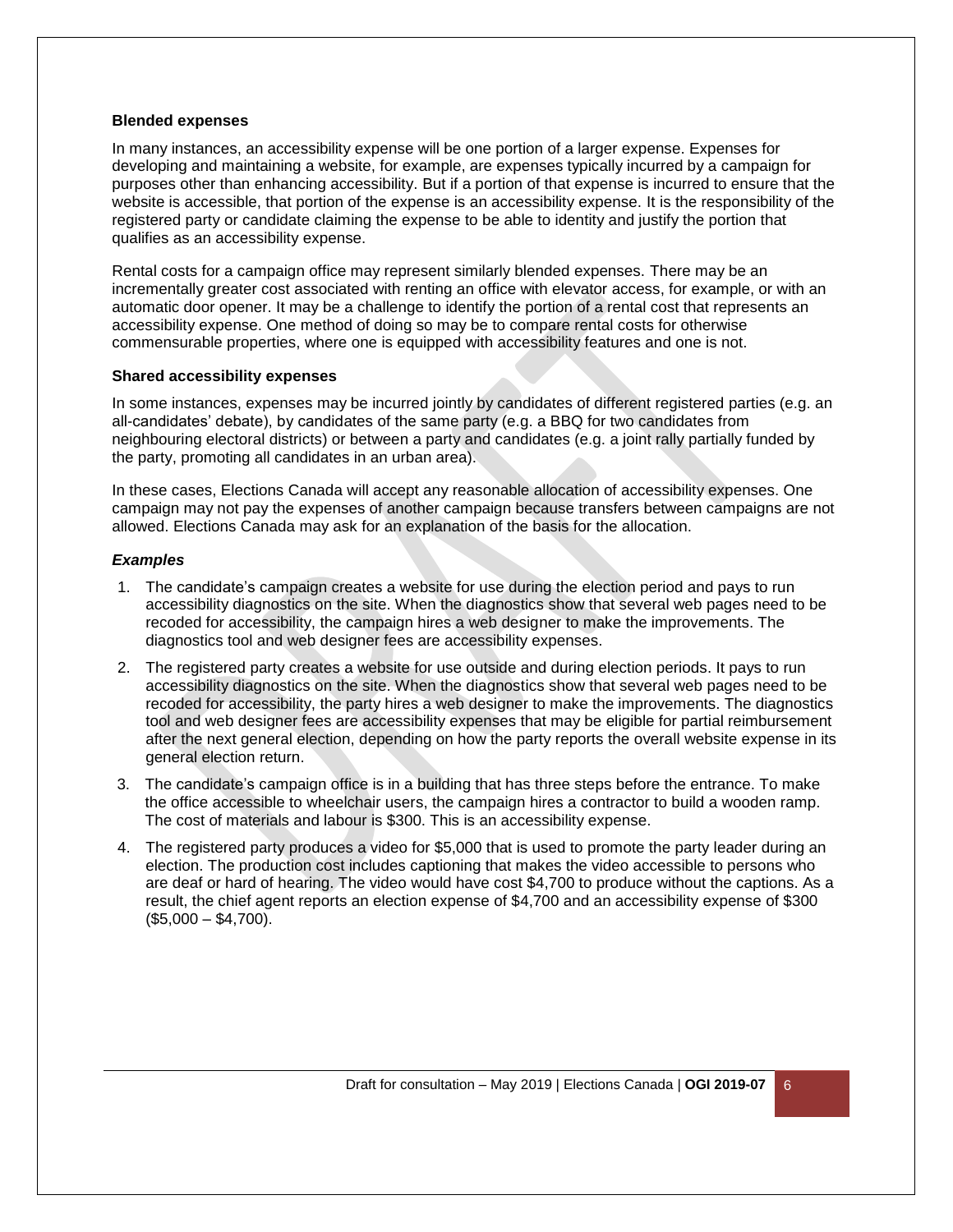#### **Disability-related personal expenses**

Expenses incurred by candidates, nomination contestants and leadership contestants with a disability to support them while they campaign are not accessibility expenses but rather disability-related personal expenses.

Disability-related personal expenses must be reasonably incurred in relation to a campaign or contest, either during or outside the election period. These expenses include the following types listed in the CEA:

- expenses related to the provision of care for a person with a physical or mental incapacity for whom the person normally provides such care
- in the case of a candidate, nomination contestant or leadership contestant who has a disability, additional personal expenses that are related to the disability

Personal expenses must be new expenses or increases in normally incurred expenses. In other words, they are expenses that the candidate or contestant incurred only because there was an election or contest. They do not count against the election or contest expenses limit. In the case of candidates, personal expenses may be eligible for partial reimbursement.

Only the candidate, nomination contestant, leadership contestant or authorized person can incur a personal expense. Anyone can pay a personal expense. They can be paid:

- by the agent from the campaign bank account
- by the candidate or contestant using their own funds, including funds provided by another person or group for that purpose
- by any person or group directly, using their own funds, with the candidate's or contestant's consent

If the candidate, the contestant or others pay disability-related personal expenses and do not intend to be repaid, the payment is made without going through the campaign bank account. It is not a contribution but must still be reported in the appropriate return.

#### *Examples*

- 1. Ana, a nomination contestant, has a disability that requires the services of a caregiver when she travels. The caregiver accompanies Ana on trips in the riding. The expenses of this additional care are personal expenses of the contestant.
- 2. Boris, a candidate, has a disability that requires him to use accessible forms of transportation. He regularly travels from home to his campaign office and to campaign events using accessible taxis. The expenses for the taxis are personal expenses of the candidate. If his campaign qualifies for a reimbursement, Boris will get a higher reimbursement by correctly reporting the fares as personal expenses rather than travel and living expenses.

**Note:** A candidate or contestant may be enrolled in a subsidy program for disability needs that is run by a government or private source. If the candidate or contestant pays their personal expenses with the subsidized funds and is reimbursed by Elections Canada, this may affect their allowable subsidy. Individuals should consult their funding source for rules specific to their program.